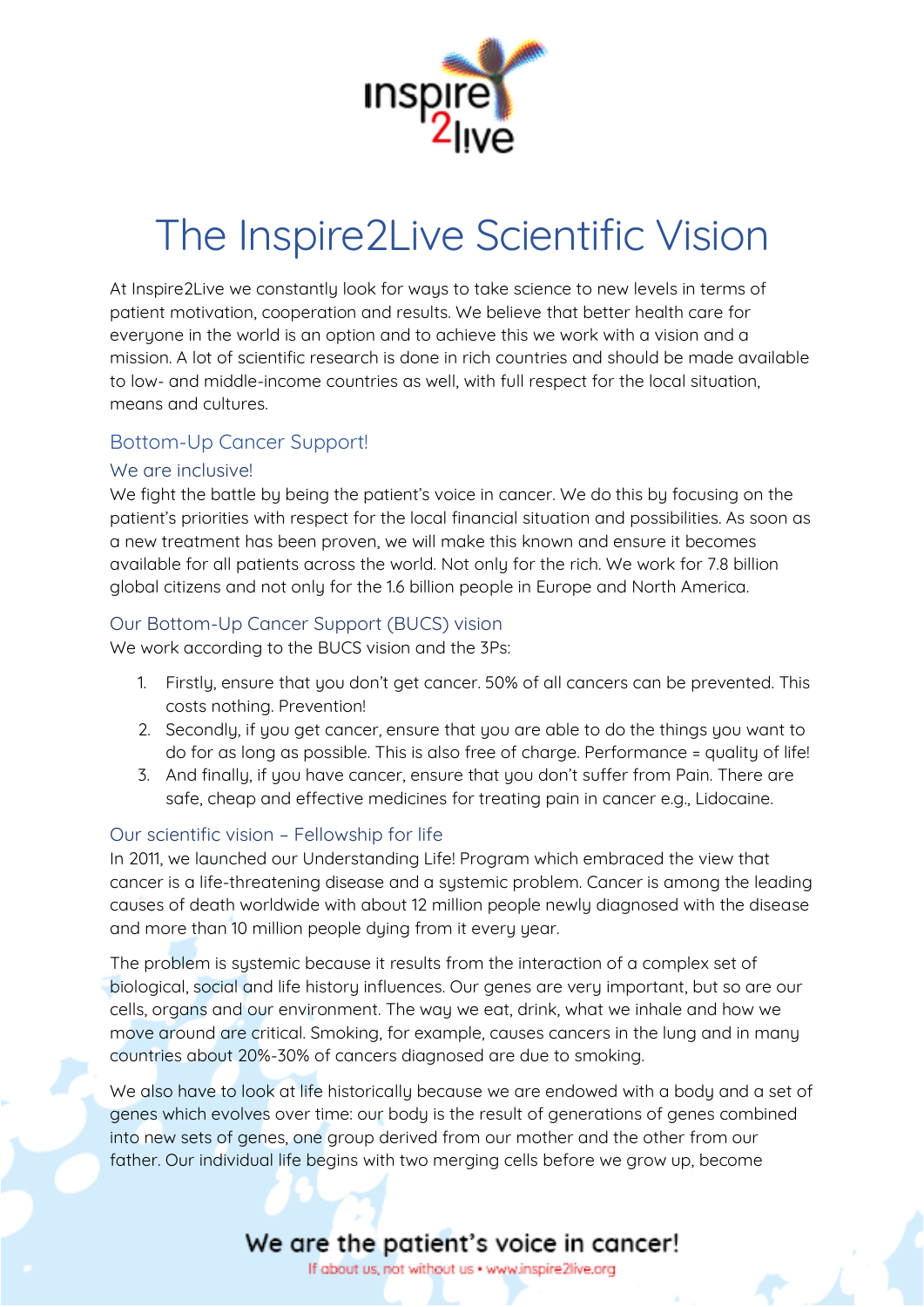

adults, have children ourselves and get older. Understanding life means understanding the phases and mutations of life.

#### Improvement of disease and drug response models

We want to take full advantage of new technologies, analysis of data and the ability to draw clear conclusions from the large and complex genomic, structural and clinical databases that are available. We expect to learn how individual genetic profiles can lead to different treatment responses and the development of preventive approaches. This is hard and high science, but its results are of immediate and lifesaving importance to the individual patient. Results should be presented in a clear and concise manner to all stakeholders, patients, clinicians and decision-makers alike, for their understanding and use.

#### Improvement of clinical practice

We want to expedite and optimize the selection of patients that are likely to benefit from cancer treatments. We aim to change the mindset of both clinicians and researchers, to take quality of life, patient preferences and possible harmful treatment effects into account. What is the best treatment for me and why? How do I decide? What alternatives are there? We want the best testing and diagnosis methods that are available to result in Personalized Medicine i.e. 'This patient with this defect at this moment needs this individual treatment.' This is not a dream. This is possible right now. It is a great innovation, not yet integrated in current clinical practice, which brings 2 immediate benefits:

The first is preventing so-called "overtreatment", the application of a medicine that is sometimes only effective in a small percentage of patients, but that may cause severe side-effects for all patients. Genetic analysis makes it possible to better predict if the medicine has a high or low probability of working for a given patient.

The second is using medicines outside the usual repertoire. One example is drug repurposing or repositioning where, in certain cases, medication for migraine or rheumatoid arthritis can have a reducing effect on a tumor: This is an application that is literally in its infancy and large databases will have to be gathered before systematic use becomes practical which will require early adapters among researchers, clinicians and patients!

Drug repurposing is of great importance for the low- and middle-income countries because it will make the use of off-patent drugs possible meaning that safe, cheap and effective medicines will become available.

Improvement of storage, retrieval and exchange of disease-related patient data Biobanks should function as an open-source work environment for researchers and clinicians. Bio-banking includes storing data and sharing data and knowledge with all stakeholders. We aim to get patients involved in accelerating the cancer R&D process "from the bench to the bed and back again" and to get them to work with us to close the

## We are the patient's voice in cancer!

If about us, not without us . www.inspire2live.org